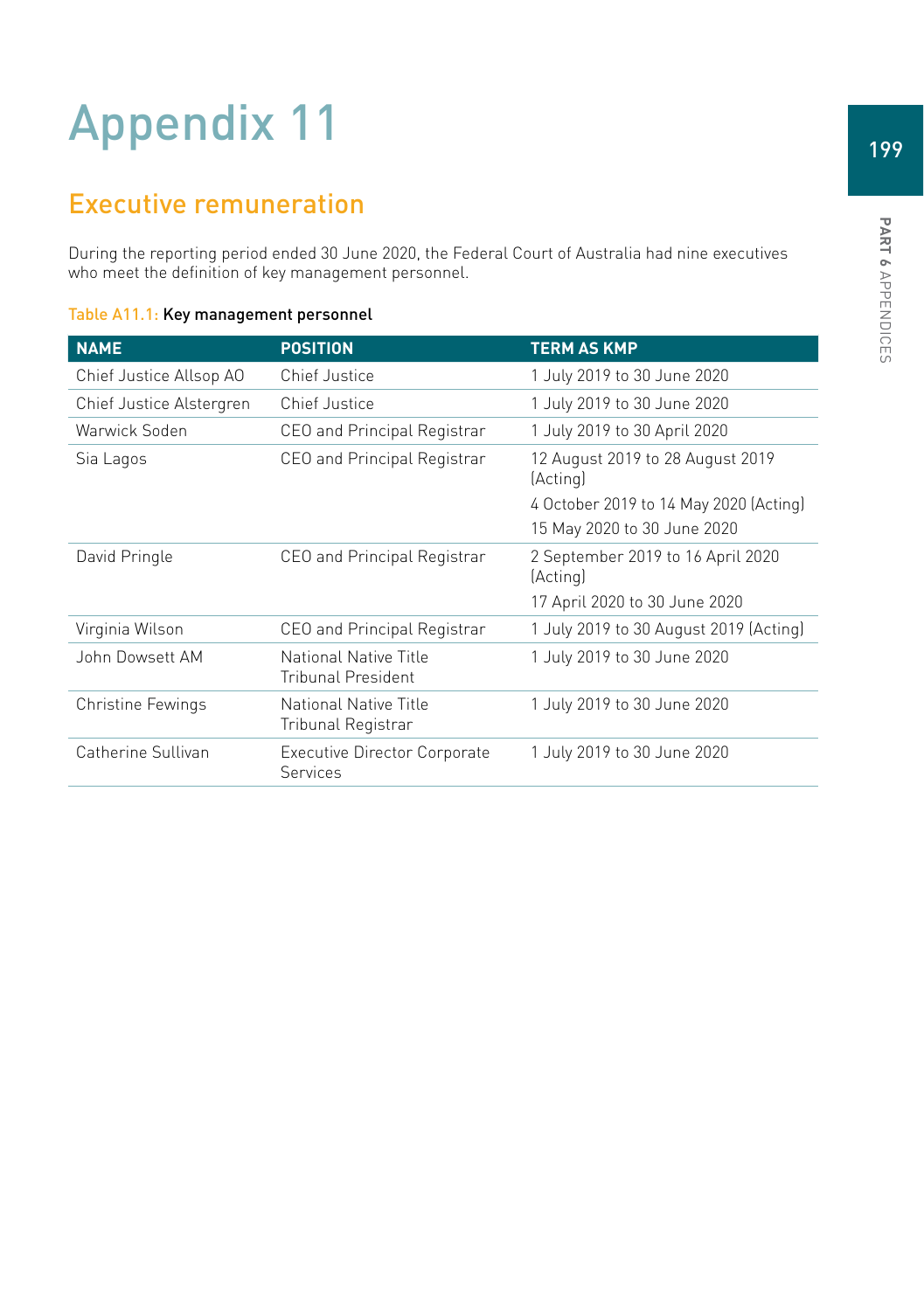|                             | Table A11.2: Key management personnel remuneration for the reporting period |                              |                     |                                                   |                                               |                                        |                                              |                                |                                     |
|-----------------------------|-----------------------------------------------------------------------------|------------------------------|---------------------|---------------------------------------------------|-----------------------------------------------|----------------------------------------|----------------------------------------------|--------------------------------|-------------------------------------|
|                             |                                                                             |                              | SHORT-TERM BENEFITS |                                                   | POST-EMPLOYMENT<br><b>BENEFITS</b>            |                                        | <b>OTHER LONG-TERM</b><br><b>BENEFITS</b>    |                                |                                     |
| <b>NAME</b>                 | POSITION TITLE                                                              | <b>BASE</b><br><b>SALARY</b> | <b>BONUSES</b>      | BENEFITS AND<br><b>ALLOWANCES</b><br><b>OTHER</b> | <b>CONTRIBUTIONS</b><br><b>SUPERANNUATION</b> | <b>LONG</b><br><b>SERVICE</b><br>LEAVE | <b>OTHER</b><br>LONG-TERM<br><b>BENEFITS</b> | <b>BENEFITS</b><br>TERMINATION | <b>REMUNERATION</b><br><b>TOTAL</b> |
| Chief Justice<br>Allsop AO  | Chief Justice, Federal Court                                                | 515,000                      | $\circ$             | 26,983                                            | 466,572                                       | 51,495                                 | $\circ$                                      | $\circ$                        | 1,060,050                           |
| Chief Justice<br>Alstergren | Chief Justice, Family Court<br>and Chief Judge, Federal<br>Circuit Court    | 515,000                      | $\circ$             | 31,837                                            | 466,572                                       | 51,495                                 | $\circ$                                      | $\circ$                        | 1,064,904                           |
| Warwick Soden               | <b>CEO</b> and Principal Registrar,<br>Federal Court                        | 103,402                      | $\circ$             | 80,127                                            | 55,396                                        | 9,271                                  | $\circ$                                      | $\circ$                        | 248,196                             |
| Sia Lagos                   | <b>CEO</b> and Principal Registrar,<br>Federal Court                        | 383,977                      | $\circ$             | 4,778                                             | 27,970                                        | 9,142                                  | $\circ$                                      | $\cup$                         | 425,867                             |
| David Pringle               | CEO and Principal Registrar,<br>Family Court and Federal<br>Circuit Court   | 324,353                      | $\circ$             | $\circ$                                           | 17,297                                        | 7,594                                  | $\circ$                                      | $\circ$                        | 349,244                             |
| Virginia Wilson             | CEO and Principal Registrar,<br>Family Court and Federal<br>Circuit Court   | 48,861                       | $\circ$             | 10,934                                            | 6,126                                         | 1,435                                  | $\circ$                                      | $\cup$                         | 67,356                              |
| John Dowsett                | National Native Title<br>Tribunal President                                 | 448,577                      | $\circ$             | 38,341                                            | 21,175                                        | 10,955                                 | $\circ$                                      | $\cup$                         | 519,048                             |
| Christine Fewings           | National Native Title<br>Tribunal Registrar                                 | 279,826                      | $\circ$             | $\cup$                                            | 21,175                                        | 7,045                                  | $\circ$                                      | $\cup$                         | 308,046                             |
|                             | Catherine Sullivan Executive Director Corporate<br>Services                 | 296,300                      | $\circ$             | 22,372                                            | 44,554                                        | 7,523                                  | $\circ$                                      | $\circ$                        | 370,749                             |
| Grand Total                 |                                                                             | 2,915,296                    | 0                   | 215,372                                           | 1,126,837                                     | 155,955                                | 0                                            | 0                              | 4,413,460                           |

 $\ddot{\phantom{a}}$ Ŕ  $\frac{4}{3}$ J, Ŕ Ĭ. j Table A11 OF Ve